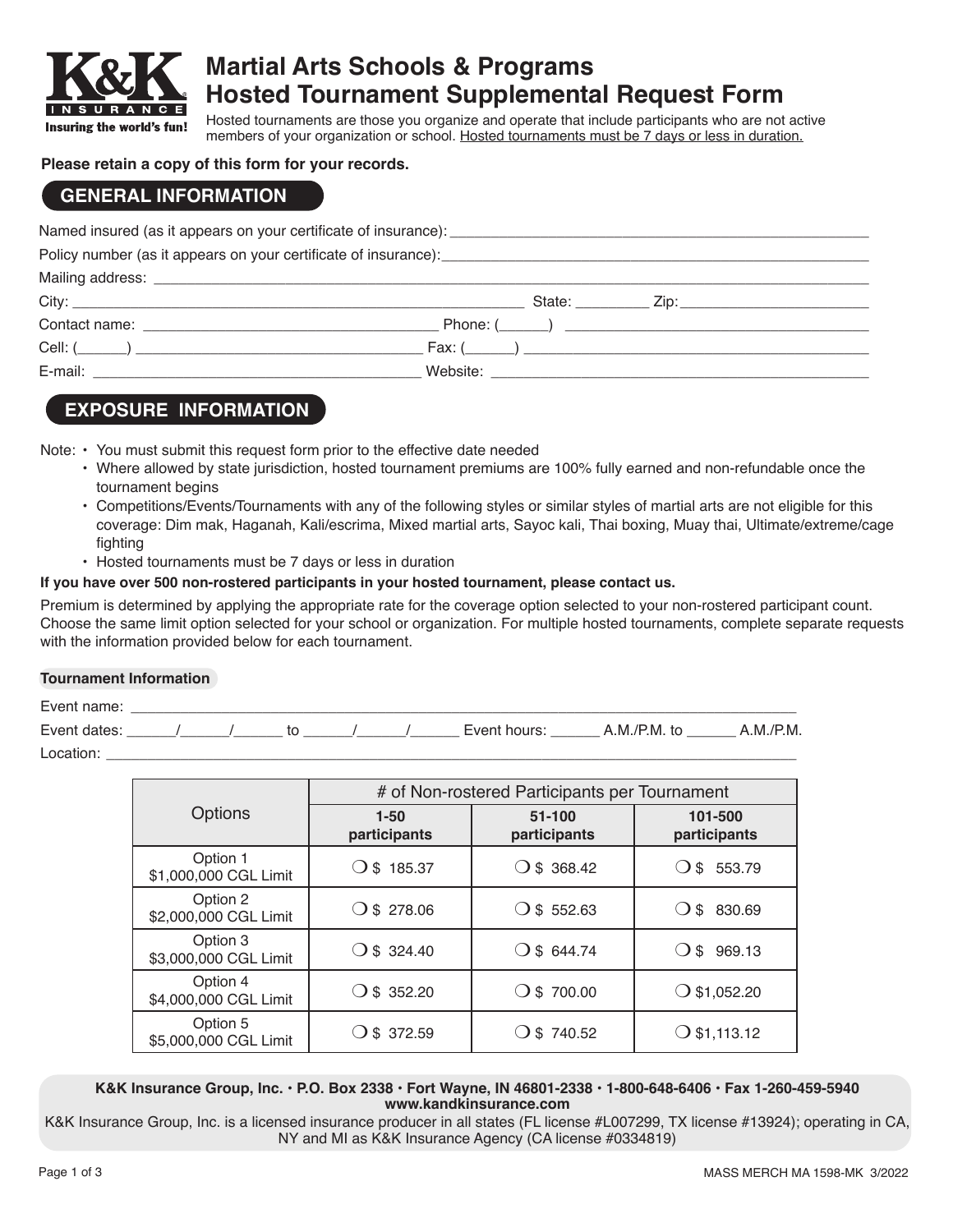## **CERTIFICATE REQUESTS**

| certificate needed. | Complete this section if you require additional certificates listing a facility, property owner or similar third-party as an<br>additional insured on your policy. Provide a separate request for each additional                                                                                                                                                                                                                                                                  |
|---------------------|------------------------------------------------------------------------------------------------------------------------------------------------------------------------------------------------------------------------------------------------------------------------------------------------------------------------------------------------------------------------------------------------------------------------------------------------------------------------------------|
|                     | 1. When is this certificate needed? : $\frac{1}{2}$ / $\frac{1}{2}$ / $\frac{1}{2}$                                                                                                                                                                                                                                                                                                                                                                                                |
|                     | 2. What is the additional insured's relationship to you?                                                                                                                                                                                                                                                                                                                                                                                                                           |
|                     | $\bigcirc$ Owner/manager/lessor of premises (facility or venue) $\bigcirc$ Sponsor $\bigcirc$ Co-promoter<br>NOTE: The certificate holder will automatically be an additional insured for an Owner/manager/lessor, Sponsor or Co-Promoter relationship                                                                                                                                                                                                                             |
|                     |                                                                                                                                                                                                                                                                                                                                                                                                                                                                                    |
|                     | 4. Does the certificate holder/additional insured require any special wording or endorsements? $\bigcirc$ Yes $\bigcirc$ No<br>If yes, check all that apply: $\bigcirc$ CG2026 $\bigcirc$ Primary/Noncontributory $\bigcirc$ Waiver of subrogation<br>O Other (please explain): example and contact the contract of the contract of the contract of the contract of<br>NOTE: If you are not sure, please attach a copy of the insurance requirements/instructions you've received. |
| 5. RE:              | Date(s) of event/activity: $\frac{1}{\sqrt{1-\frac{1}{1-\frac{1}{1-\frac{1}{1-\frac{1}{1-\frac{1}{1-\frac{1}{1-\frac{1}{1-\frac{1}{1-\frac{1}{1-\frac{1}{1-\frac{1}{1-\frac{1}{1-\frac{1}{1-\frac{1}{1-\frac{1}{1-\frac{1}{1-\frac{1}{1-\frac{1}{1-\frac{1}{1-\frac{1}{1-\frac{1}{1-\frac{1}{1-\frac{1}{1-\frac{1}{1-\frac{1}{1-\frac{1}{1-\frac{1}{1-\frac{1}{1-\frac{1}{1-\frac{1}{1-\frac{1$<br>Location of event/activity:                                                     |

**The most common delay in certificate processing is caused by providing partial or incorrect name and/or instructions. Please check your request carefully before submitting.**

**100% of the premium is due upon receipt of this supplemental. Payment plans are not available with supplemental requests.**